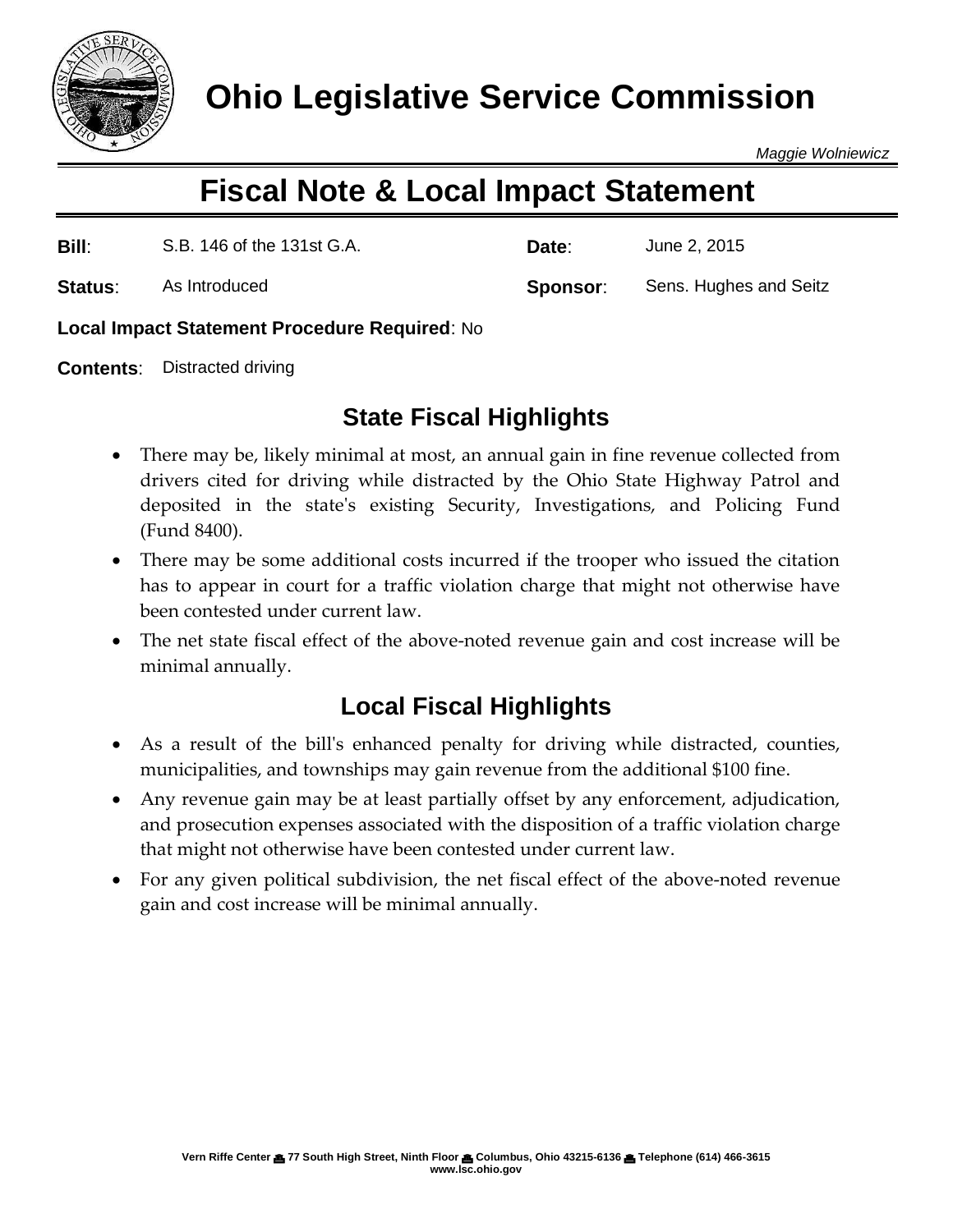### **Detailed Fiscal Analysis**

The bill: (1) creates an additional fine of not more than \$100 that applies to certain vehicular moving violations if the offender committed the violation while distracted and (2) defines "distracted" to include using a handheld electronic communications device except in specified circumstances or engaging in any activity that is not necessary to the operation of a vehicle and that impairs or reasonably would be expected to impair the ability of the operator to drive the vehicle safely.

Estimating the ticketing activity and resulting fines that could be generated by enforcement of the bill's distracted driving prohibition is problematic. While research indicates that distracted driving is quite common and frequently linked to other traffic violations, it is unclear how frequently law enforcement will use the bill's enhanced penalty. For example, the bill does not specify whether law enforcement will have to actually observe the violation or if an officer may add it to the list of charges on the ticket, citation, or summons if such a violation is suspected. If law enforcement did not observe the violation, and the charge is contested, a prosecutor would have to prove that the driver was in fact distracted at the time of committing the offense. Also, the additional charge, fine, and possible difficulty of proving a driver was distracted might make it more likely that the driver will contest the charge(s).

#### **State fiscal effects**

#### **Ohio State Highway Patrol**

Under current law, if a Highway Patrol trooper cites a driver for a moving violation, the resulting fine is deposited in the state treasury to the credit of the existing Security, Investigations, and Policing Fund (Fund 8400).<sup>1</sup> Distracted ticketing activity by the Patrol may generate, at most, a minimal amount of additional fine revenue for Fund 8400 annually. This revenue gain could be offset to some degree by the cost for troopers to appear in court for contested tickets.

#### **Local fiscal effects**

#### **Revenues**

 $\overline{a}$ 

As a result of the bill's additional fine for committing a moving violation while distracted, counties, municipalities, and townships may experience an increase in the amount of fine revenue collected. The magnitude of any increase will be a function of how aggressively a political subdivision tries to enforce the distracted driving

<sup>1</sup> Money in the fund is used to support various Highway Patrol duties, including: (1) major criminal investigations and other off-highway investigations, (2) security for the Governor, other officials and dignitaries, the Capitol Square, and other state property, (3) traffic control and security for the Ohio Expositions Commission, and (4) nonhighway-related duties of the Patrol at the Ohio State Fair.